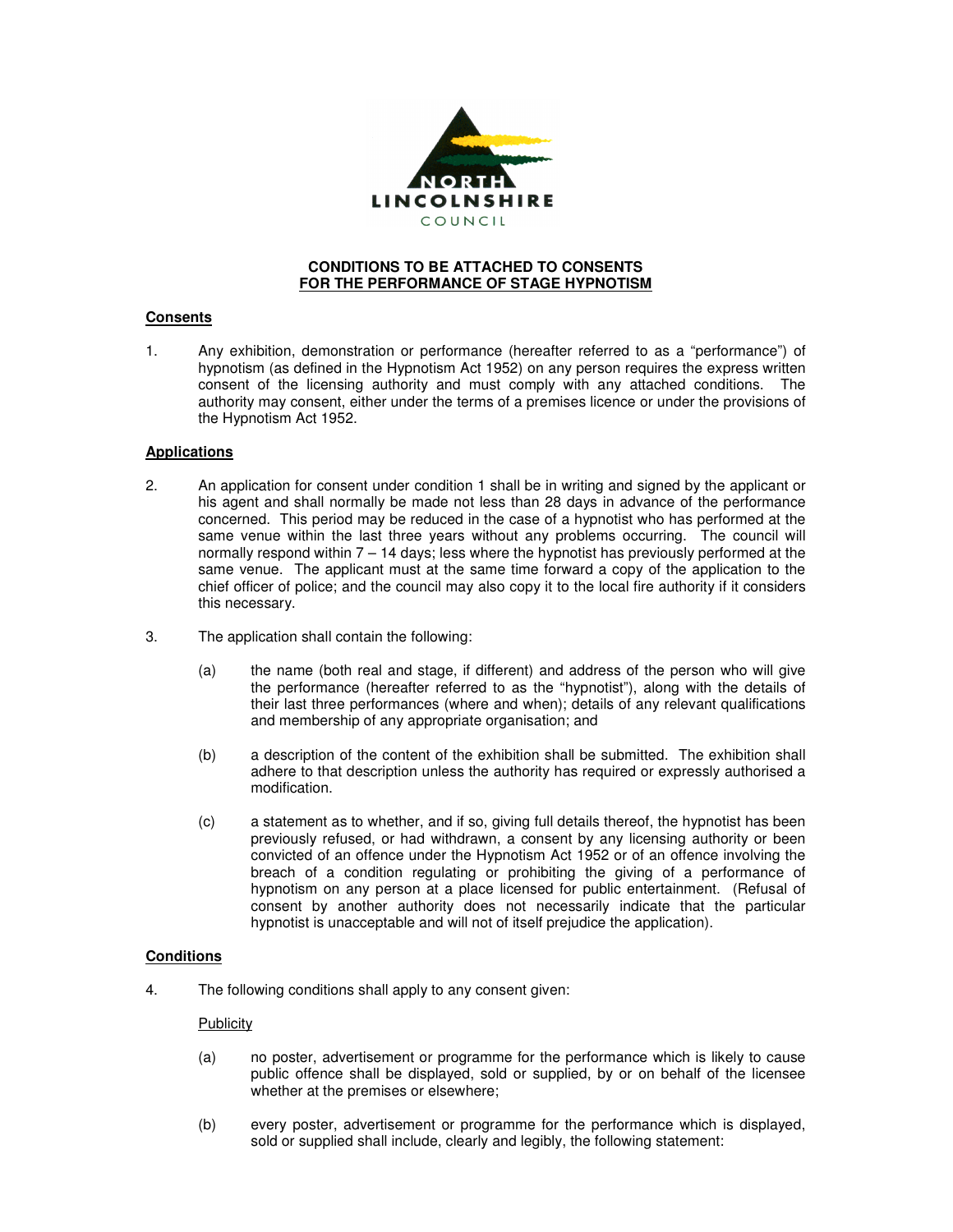"Volunteers, who must be aged 18 or over, can refuse at any point to continue taking part in the performance".

### Insurance

(c) the performance shall be covered to a minimum level (to be set by the council) of liability insurance. The hypnotist must provide evidence of this to the council if requested; and it must be available for inspection at the performance;

### Physical arrangements

- (d) the means of access between the auditorium and the stage for participants shall be properly lit and free from obstruction;
- (e) a continuous white or yellow line shall be provided on the floor of any stage at a safe distance from the edge. This line shall run parallel with the edge of the stage for its whole width. The hypnotist shall inform all subjects that they must not cross the line while under hypnosis, unless specifically told to do so as a part of the performance;
- (f) interaction with the audience shall be restricted to only one volunteer at any one time and that volunteer shall not be permitted to move more than 10 metres away from the hypnotist.

### Treatment of audience and subjects

(g) before starting the performance the hypnotist shall make a statement to the audience, in a serious manner, identifying those groups of people who should not volunteer to participate in it; explaining what volunteers might be asked to perform; informing the audience of the possible risks from embarrassment or anxiety; and emphasising that subjects may cease to participate at any time they wish. The following is a suggested statement, which might be amended as necessary to suit individual styles so long as the overall message remains the same:

"I shall be looking for volunteers aged over 18 who are willing to be hypnotised and participate in the show. Anyone who comes forward should be prepared to take part in a range of entertaining hypnotic suggestions but can be assured that they will not be asked to do anything which is indecent, offensive or harmful. Volunteers need to be in normal physical and mental health and I must ask that no-one volunteers if they have a history of mental illness, are under the influence of alcohol or other drugs or are pregnant."

- (h) no form of coercion shall be used to persuade members of the audience to participate in the performance. In particular, hypnosis shall not use selection techniques, which seek to identify and coerce onto the stage the most suggestible members of the audience without their prior knowledge of what is intended. Any use of such selection techniques (e.g. asking members of the audience to clasp their hands together and asking those who cannot free them again to come onto the stage) should only be used when the audience is fully aware of what is intended and that participation is entirely voluntary at every stage;
- (i) if volunteers are to remain hypnotised during an interval in the performance, a reasonable number of attendants as agreed with the licensing authority shall be in attendance throughout to ensure their safety;
- (j) The audience shall not be able to listen to any induction process or to the removal of hypnotic effects.

## Prohibited actions

- (k) the performance shall be so conducted as not to be likely to cause offence to any person in the audience or any hypnotised subject;
- (l) the performance shall be so conducted as not to be likely to cause harm, anxiety or distress to any person in the audience or any hypnotised subject. In particular, the performance shall not include: